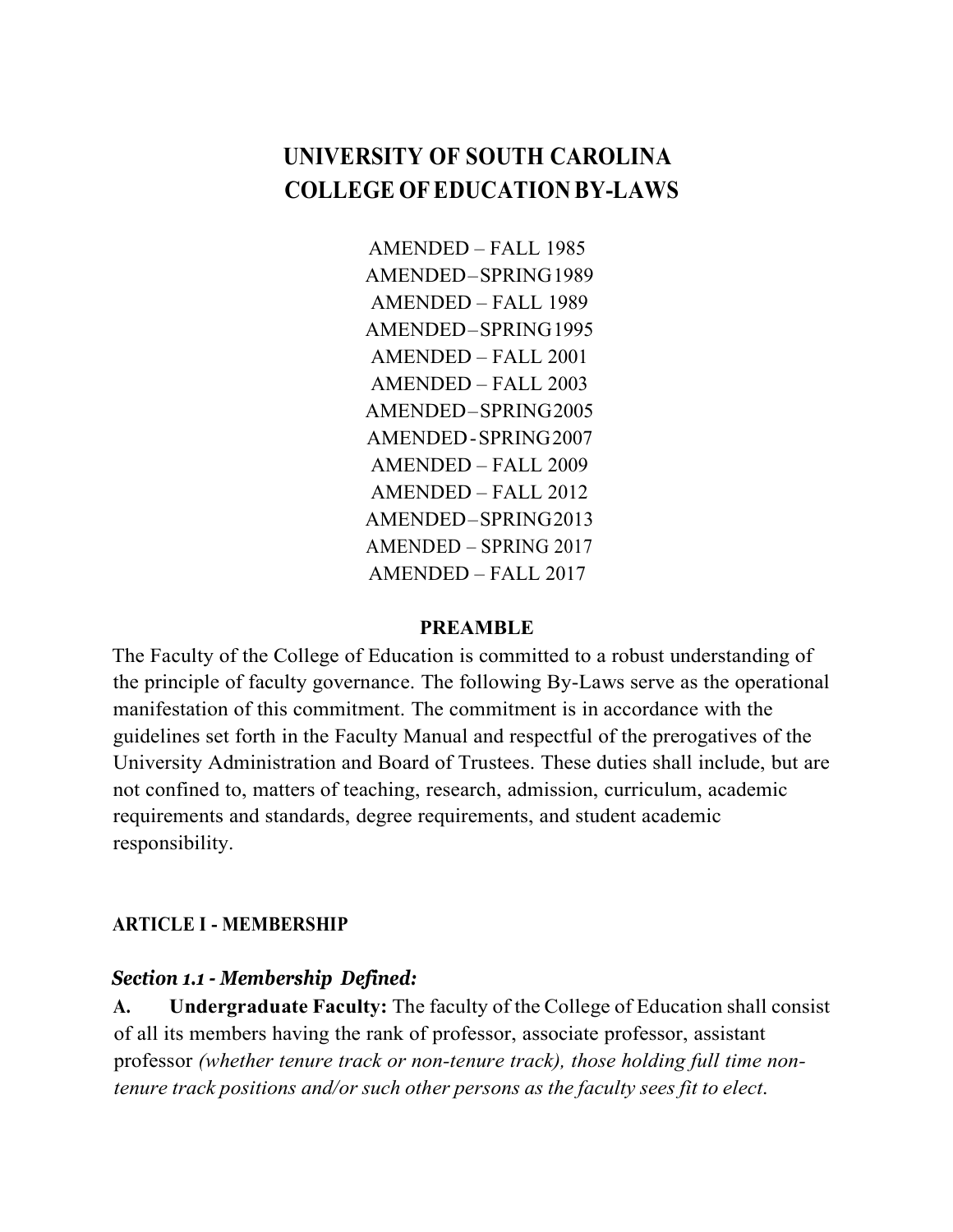**B. Graduate Faculty**: Regular members of the graduate faculty shall be composed of the dean, associate deans, department chairs, and all tenured and tenure-track faculty who meet their department's criteria for graduate faculty status (as recommended by the appropriate department chair and academic dean and approved by the dean of The Graduate School). *Non-tenure track faculty, other faculty* and scholars may be recommended by the department for either term or associate appointments to the graduate faculty.

# *Section 1.2 - Voting Rights:*

- A. Undergraduate Faculty: Undergraduate faculty as defined in 1.1 A shall have the right to vote.
- B. Graduate Faculty: Regular and associate faculty shall have the right to vote.

# *Section 1.3 - Election Procedures*

In February, the Steering Committee will solicit self-nominations to run in the election for Faculty-Chair elect. The Chair-elect must be a member of a department different from that of the current Chair.

Faculty members who wish to run for Faculty Chair-elect should submit a platform statement to the Steering Committee by the Monday before spring break. The Steering Committee will assemble and distribute all received platforms before Spring Break. The faculty will have at least two weeks to review the candidates' platforms before the election. The election will be held at the following faculty meeting.

At that faculty meeting, the faculty will have the right to ask questions of the candidates at the faculty meeting. 10 minutes will be allocated to each candidate. Additional time may be permitted at the Faculty Chair's discretion.

Absentee ballots may be cast in advance of the meeting. They will be kept confidential and will be submitted in a signed envelope to the Secretary, who will bring them to the faculty meeting.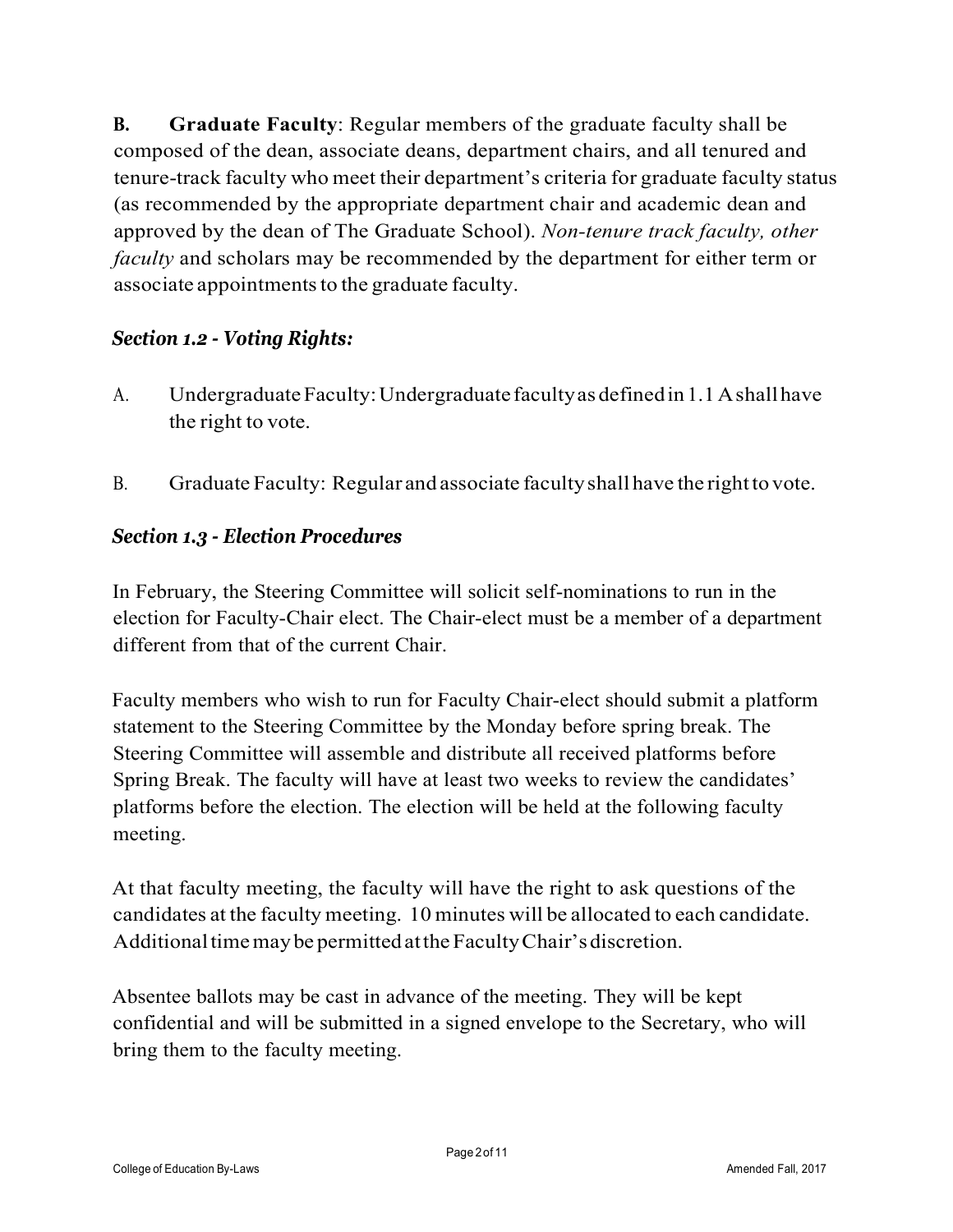The faculty will vote on the faculty officer candidates using secure and confidential means, whether by an electronic or paper ballot. The results will be tabulated immediately and announced at that meeting.

# *Section 1.4 Election Procedures for Special Circumstances:*

If both Faculty Chair and Faculty Chair Elect positions need to be filled, the faculty member who receives the most votes will become Faculty Chair-elect, and the runner-up will become Faculty Chair.

If only one candidate submits a platform, an additional two weeks will be provided to the faculty to recruit colleagues or to nominate themselves for the position. If only one applicant is ultimately identified, the faculty will vote up or down on the individual's candidacy. In the case of a "no" vote, the department that has gone the longest without a faculty chair will be responsible for providing one.

If a faculty chair or faculty chair elect must be replaced for any reason during the term, the position will be offered to the runner(s)-up from the previous election in order of finish. Should no one accept the position, the department that has gone the longest without a faculty chair will be responsible for providing the replacement.

# **ARTICLE II - OFFICERS** *Section 2.1 - Elected Officers:*

- A. The Faculty officers shall be the Faculty Chairperson and theFaculty Chairperson-Elect.
- B. Officersshall have the rank of professor or associate professor (tenured or non-tenure track)
- C. Said officers shall be named to one-year terms during the final spring meeting of the faculty. They shall begin their terms officially at the end of the Spring semester faculty meeting.
- D. Faculty Chairperson-Elect will become Faculty Chair the next year.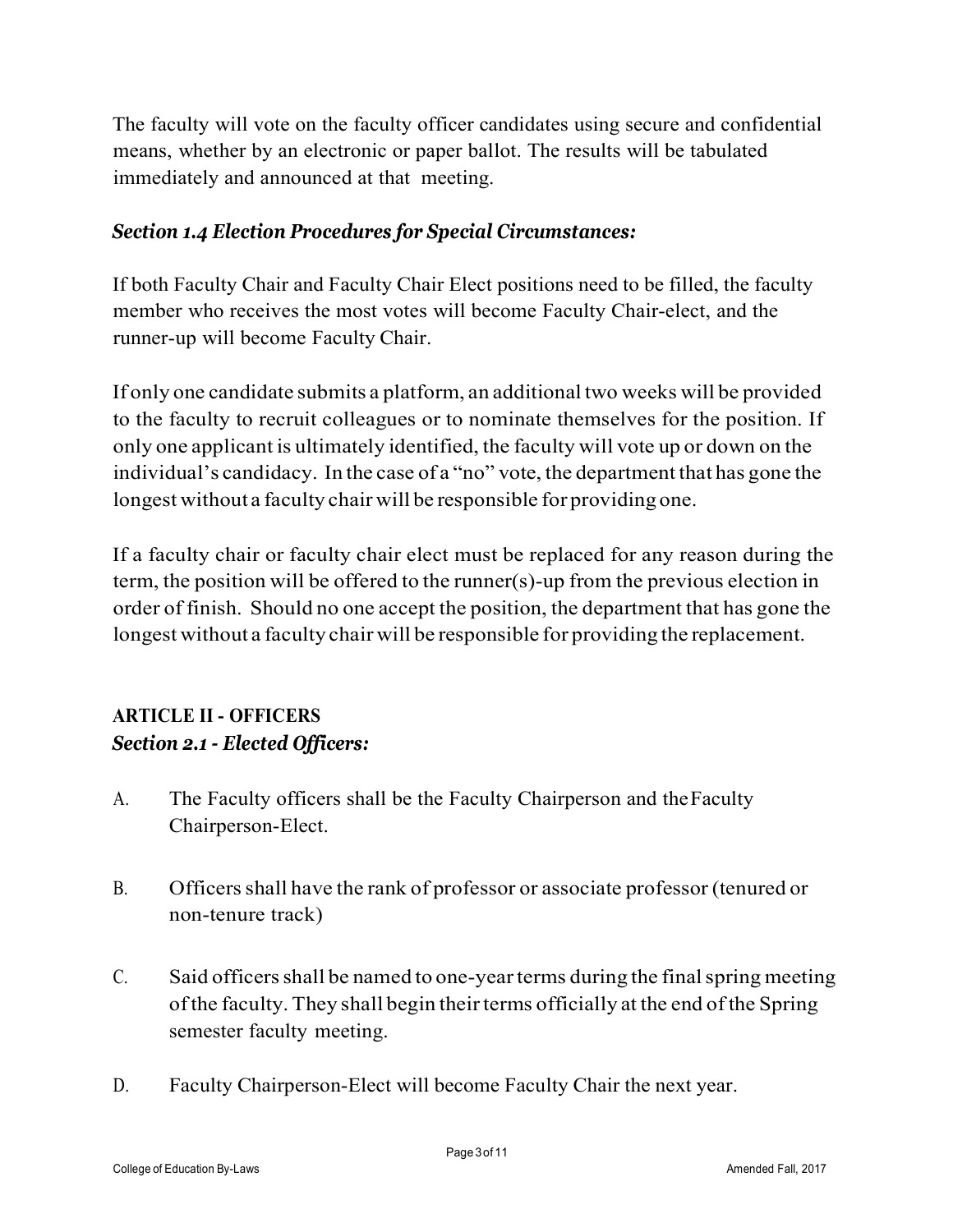# *Section 2.2 - Appointed Officers:*

- A. Officers appointed by the Faculty Chairperson are the Secretary, the Parliamentarian and any other officer deemed necessary by the Faculty Chairperson.
- B. Anincumbentmay be reappointed.

## **ARTICLE III - DUTIES OF OFFICERS**

### *Section 3.1 - Faculty Chairperson:*

Shall preside at allmeetings ofthe Faculty, Graduate and Undergraduate, and send notices (agendas, minutes) of Faculty Meetings. The Chairperson shall have power to appoint such ad hoc committees as he or she may deem necessary for proper conduct ofthe Faculty's business.The FacultyChairperson hasresponsibility for attending Steering and Executive Council meetings to communicate Steering CommitteebusinesstotheExecutiveCouncil,and*viceversa*.ExecutiveCouncilis comprised oftheCollege ofEducationDean,Assistant andAssociate Deans and Department Chairs.

### *Section 3.2 - Faculty Chairperson-Elect:*

Shall perform all duties of the Chairperson in the absence of the Chairperson, serve as Chairperson of the College of Education Steering Committee, and serve as COE Faculty Senator-at-Large.

#### *Section 3.3 - Secretary:*

Shall keep permanent minutes of faculty meetings and share those with the Faculty Chair within two weeks aftermeetings.

### *Section 3.4 - Parliamentarian:*

Shall make rulings concerning parliamentary procedure when called upon by the Chairperson.The Parliamentarian shall be responsible for certifying any votes cast by the faculty. The Parliamentarian shall maintain the governing documents ofthe College.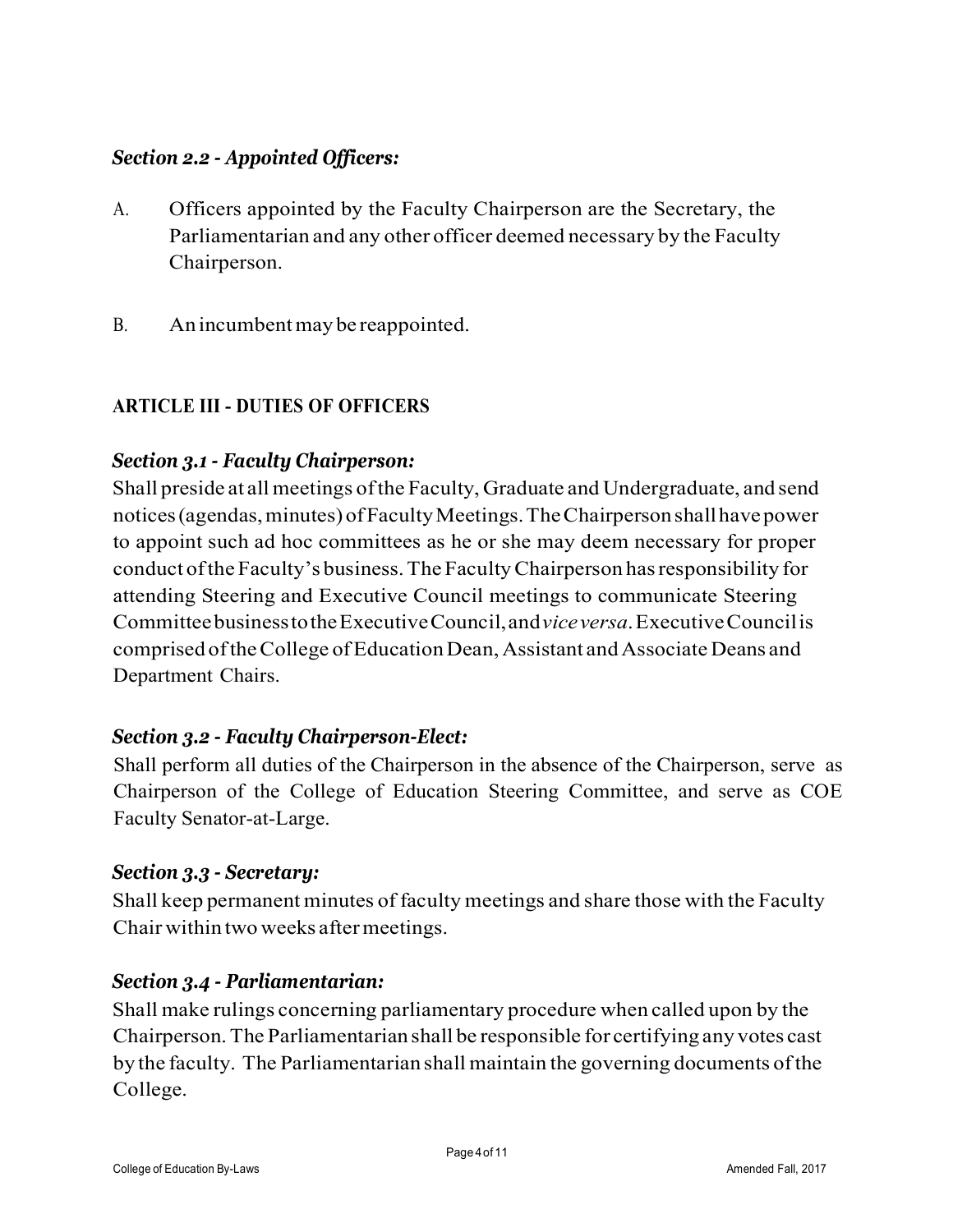# **ARTICLE IV – FACULTY MEETINGS**

### *Section 4.1 - Frequency and Date:*

- A. Regular meetings ofthe Faculty shall be held once in the fall and once in the spring semesters. Specific dates and times shall be determined by the Faculty Chairperson and the Dean of the College and announced prior to each semester.
- B. Special meetings for the transaction of urgent or emergency business may be called by the Faculty Chairperson, the Dean of the College, or upon petition by 20 percent of the voting members.

### *Section 4.2 - Required Notification:*

- A. A schedule of regular meetings shall be announced prior to the beginning of each semester. An agendum and supporting materials shall be distributed to the membership at least 3 days prior to each regular faculty meeting.
- B. A written notice of the membership stating the purpose of the meeting is required 24 hours prior to a special (called) meeting.

### *Section 4.3 - Quorum:*

A quorum for the transaction of businessshall be a simple majority of the voting faculty on duty (or in residence) during the semester or summer session in which a meeting is called.

#### *Section 4.4 - Amending the By-Laws:*

Amending the By-Laws shall take place at Faculty Meetings and require a majority vote of eligible faculty present by voice vote or written ballot. Any changes must be presented to the faculty at least 30 days prior to a meeting to be considered.

### **ARTICLE V - COMMITTEES**

#### *Section 5.1*

Committees of the Faculty shall consist of Standing Committees and Ad Hoc **Committees**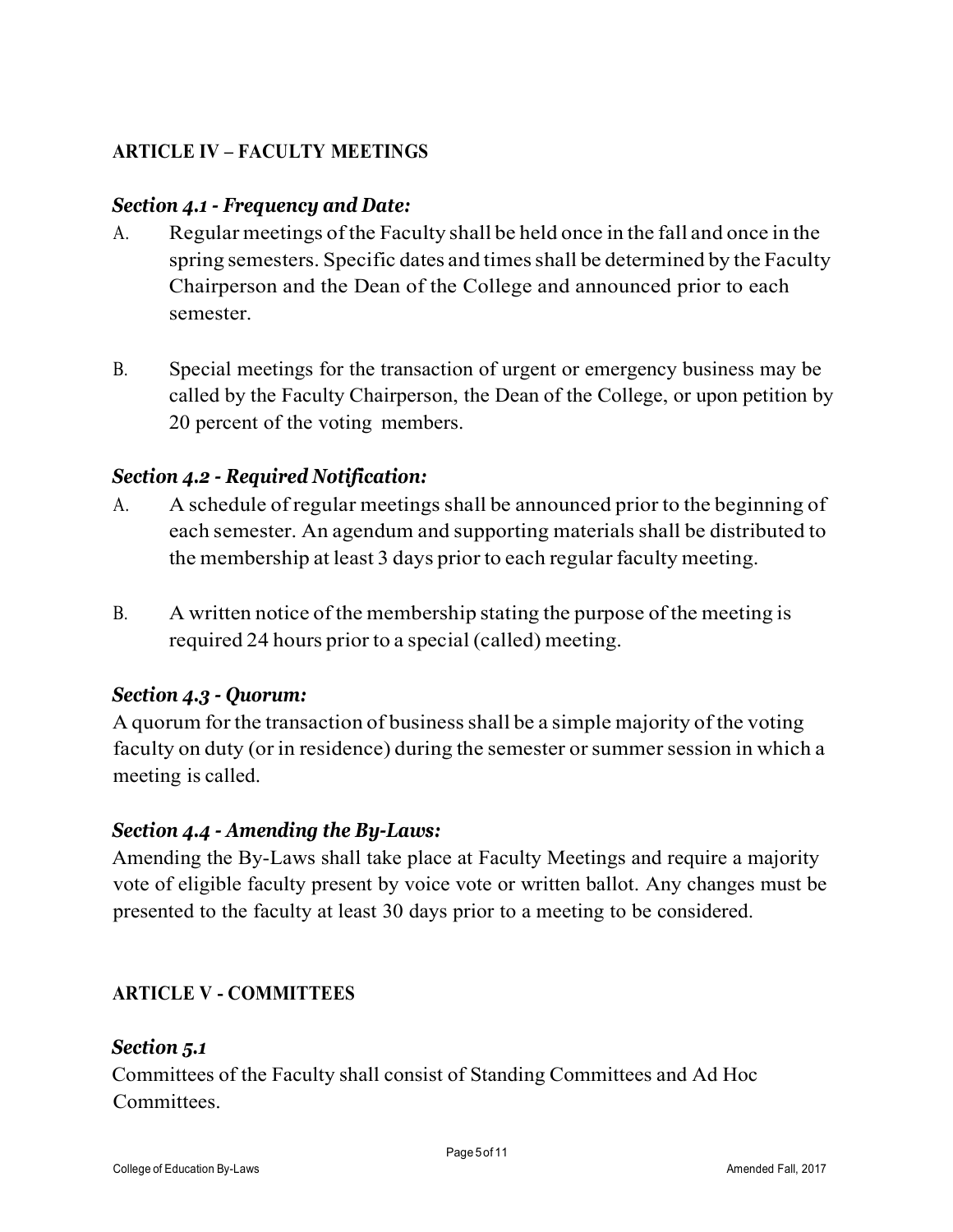A. Standing Committees:

College Steering Committee College Student Affairs Committee College Curriculum Committee College Faculty Welfare Committee College Diversity Committee

B. Ad Hoc Committees, Project Groups, Task Forces

Ad Hoc committees will be organized as the need arises in order to supplement the work of the Standing Committees. The Chair of the College of Education Faculty shall appoint such ad hoc committees deemed necessary for the proper conduct of the Faculty's business. Further, the Faculty or Graduate Facultymay elect Project Groups and the Deanmay appointTask Forces to pursue particular objectives. The Project Groups or Task Forces continue until the objectives are achieved or until the faculty decides by vote to dissolve the Project Group, or the Dean decides to dissolve the Task Force.

# **Duties of Standing Committees:** *Section 5.2*

In order to provide a smooth transition, all standing committees will meet directly after the Spring faculty meeting. Departments will arrange new committee assignments before the Spring Faculty Meeting. All members of the current year's and next year's committees should attend. (Members who switch committees will attend the new committee obligation.) Chairs for the subsequent year will be elected at that meeting. Chairs will then convene forthe first meeting of the new Steering Committee.

Each committee shall submit a report to the Steering Committee not later than two weeks before the Spring faculty meeting for inclusion in the materials to be distributed with the Faculty Meeting Agenda.

Each committee shall submit a year-end report of activities not later than the Spring meeting of the College of Education Faculty. A schedule of regular meetings shall be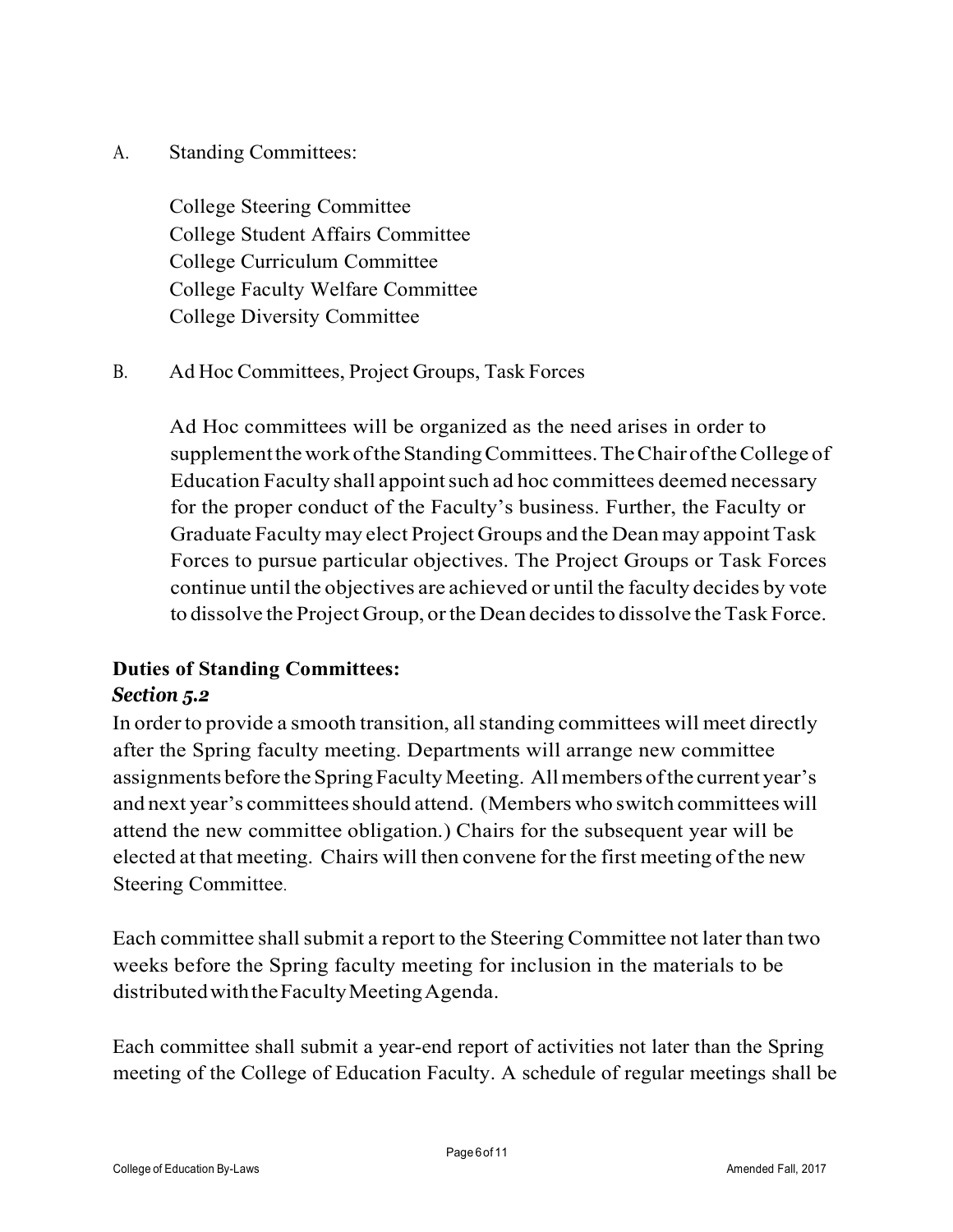announced at the beginning of each semester. An agendum and supporting materials shall be posted to the faculty at least three days prior to each meeting.

# A. **The College Steering Committee** shall:

- 1) Participate in organizing the faculty participation instrategic planning;
- 2) Advise the Dean on matters referred to it by the faculty, college committees, or the Dean;
- 3) Identify and referissues, policy questions and other necessary businessto the appropriate Departmental, College, or University committees for action;
- 4) Identify studentrepresentation fortheCollege committees needing such representation, as requested by committees;
- 5) Receive and share records ofthe meetings of college committees with the FacultyChair;
- 6) Recommend to the College Faculty Chairperson the formation of Ad Hoc Committees;
- 7) DraftproposalsforrevisionoftheCollegeBy-Lawsasneeded;
- 8) Establish guidelines for the selection of facultyofficers.
- B. **The College Faculty Welfare Committee** shall be responsible for matters affecting the welfare of College of Education faculty members individually and collectively. The work of the committee includes, but is not limited to:
	- 1) Coordinating the evaluation of proposals for internal funding submitted by faculty members;
	- 2) Considering faculty grievances regarding personnel matters when appropriate;
	- 3) Developing faculty related policies;
	- 4) Administering a system for faculty awards and honors.
	- 5) The committee may, at times, carry out its work by means of ad hoc committees and with support from College resources.

# C. **The College Student Affairs Committee**shall: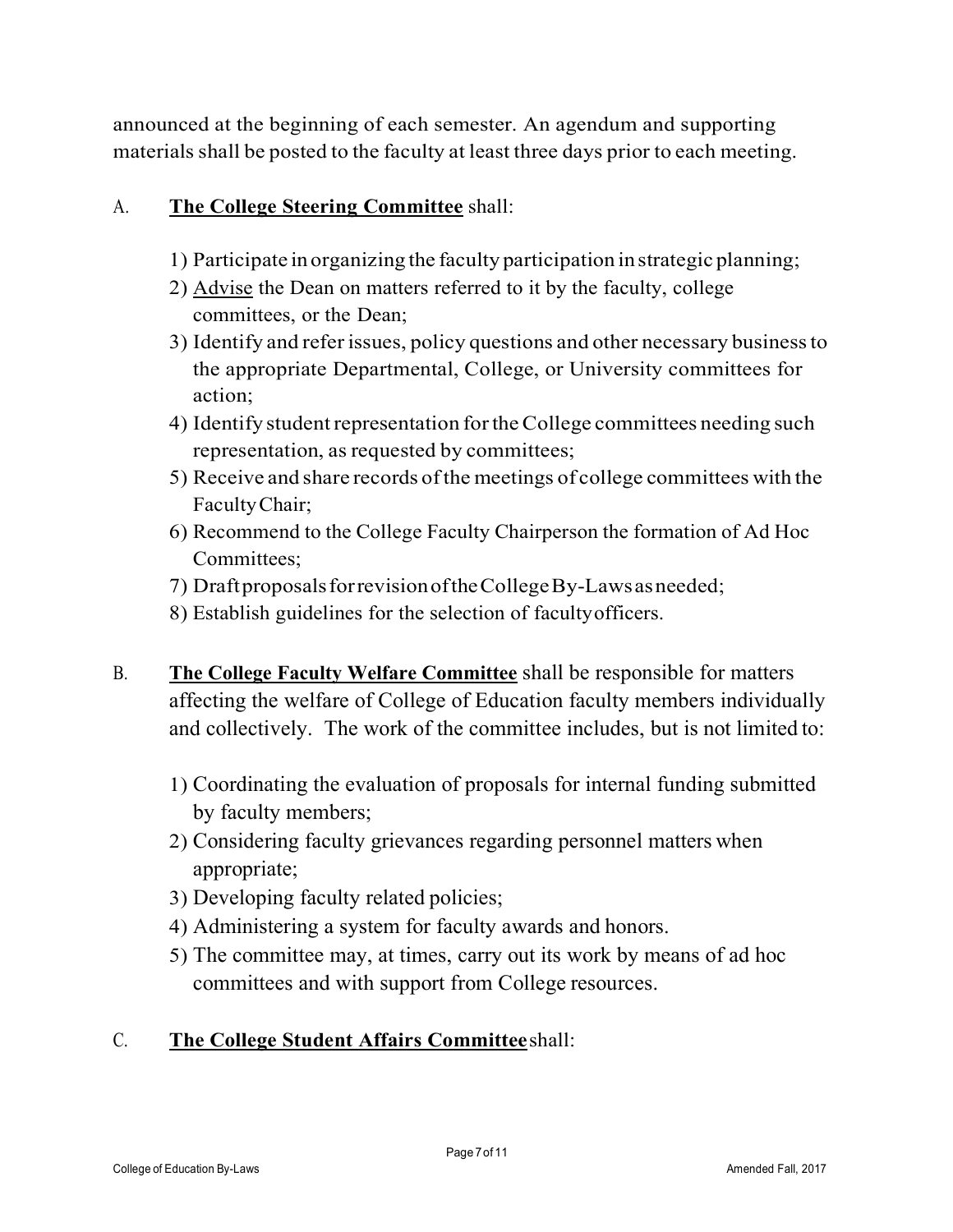- 1) Hearstudent-initiated appealsincluding academic appeals and faculty relatedcomplaints and grievances;
- 2) Consider and act upon requests from students for relief from specific college or university rules and regulations pertaining to academic progress towards certification or degrees;
- 3) Adjudicate alleged infractions of the code of student academic responsibility;
- 4)Be responsible forthe scholarship and awards processes delegated to it. Included in its functions are:
	- a) the formulation and implementation of appropriate policies and procedures for the granting of designated award decisions,
	- b) overseeing the processes for awarding scholarships in the various program areas,
	- c) assistingwith publicityregardingavailable scholarships and awards,
	- d) planning the annual awards recognition ceremony

# D. **The College Curriculum Committee** shall:

1) Meet monthly, or as called by the Chairperson.

2) Review proposals from the departments and administrative personnel for deletion, new programs, new courses and changes.

3) Review proposal quality and ensure that new proposals do not duplicate existing programs of courses or conflict with current programs of courses.

4) MakerecommendationstotheDeanoftheCollegeofEducation,

appropriate University committees, and the Provost.

# E. **The College Diversity Committee** shall:

- 1) Develop, monitor the implementation, and revise annually a strategic action plan for diversity for the College to be coordinated with AdministrativeCouncil
- 2) Provide leadership in the College's efforts to improve student, staff and faculty recruitment, retention, support and mentoring, and be informed by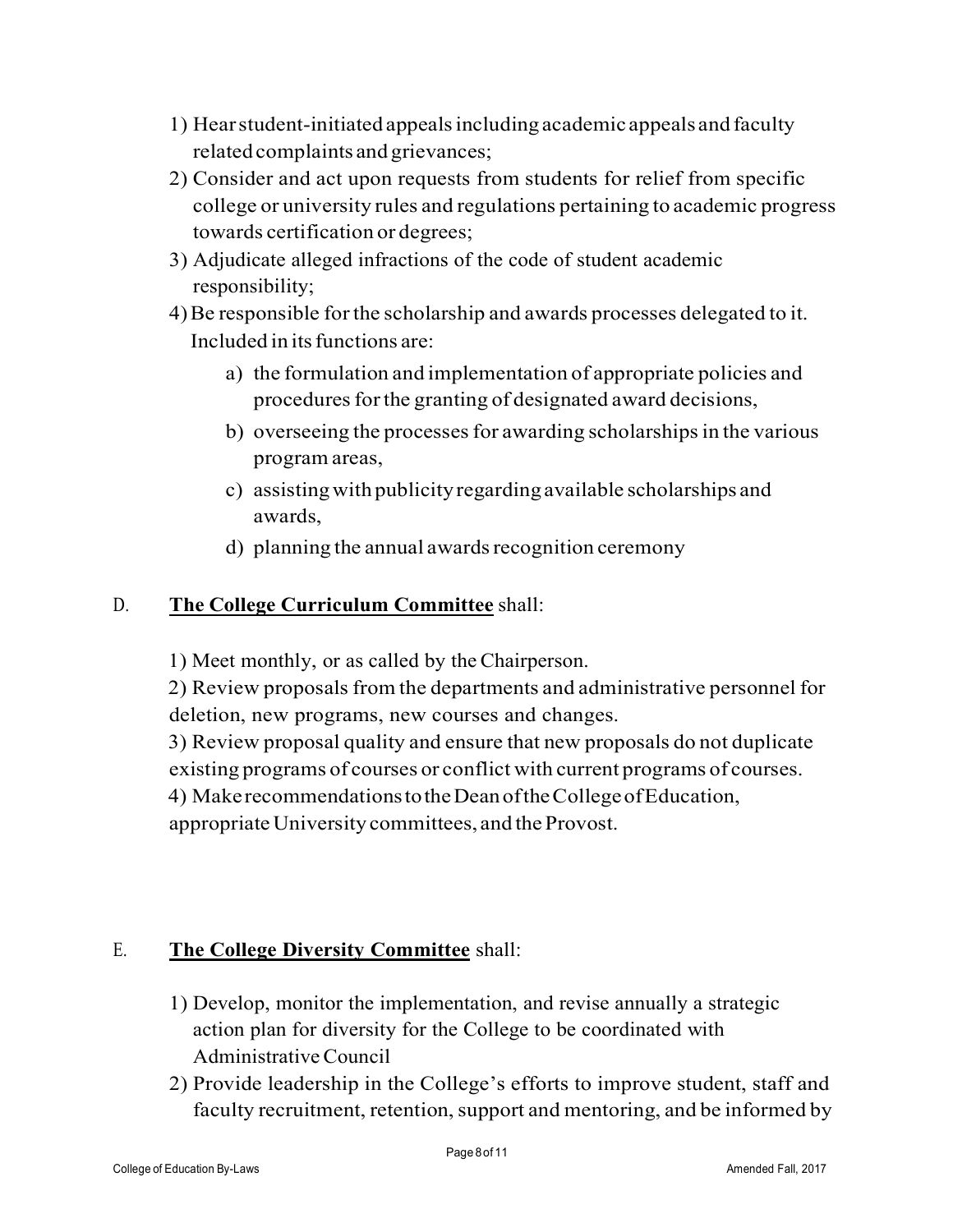regularself-study research inthe college,

- 3) Work cooperatively on diversity-related issues brought to the committee by department chairs, the deans, and other standing committees
- 4) Recommend professional development activities
- 5) Convenevoluntarysub-groups aroundstrategic goalsinvolvingboth members and non-members of the standing committee

# *Section 5.3 - Committee Membership*

*The* College *Steering Committee* shall be comprised of the chairs of all standing committees of the College, the Faculty Chairperson, and the Faculty Chairperson Elect. The Faculty Chairperson will have the responsibility to make up to three additional appointments to be certain that every department, college committee, and both tenure track and full time non-tenure track faculty is represented on the Steering Committee. To facilitate communication with the Executive Council, the Steering Committee Chair may invite representatives from the Dean's Office. *Ex officio* members of standing committees from the College administration shall not have voting privileges. Committee terms: one year.

*MembershiponStandingCommittees:* Any department with fewer than 20 full time faculty may choose to provide one or two members to the standing committees. Larger departments shall provide two members.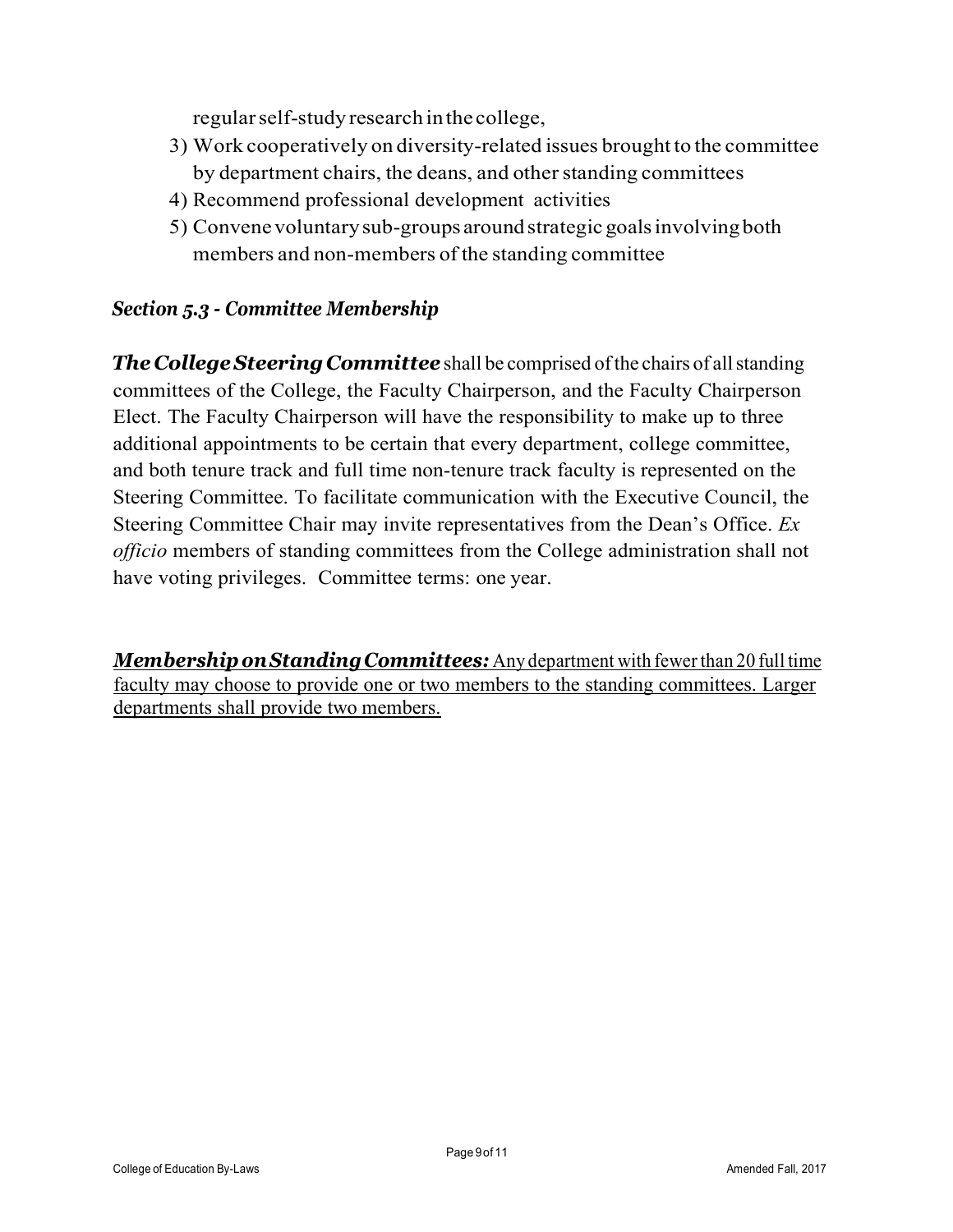# **College Faculty Welfare Committee** shall include:

- 1) Members from ITE, EDST, EDLP, and PE as described above;
- 2) A two-year term
- 3) Ex-officio:College ofEducation FacultyChairperson

### **College Student Affairs Committee** shall include:

- 1) Members from ITE, EDST, EDLP, and PE as described above;
- 2) Twostudents;
- 3) A two-year term for faculty, one-year term for students;
- 4) Ex-officio: Associate Dean, Academic Affairs,

## **College Curriculum Committee** shall include:

- 1) ITE, EDST, EDLP and PE shall elect two members;
- 2) Twostudents: one undergraduate, one graduate;
- 3) A two-year term for faculty, one-year term for students;
- 4) Ex-officio: Associate Dean, Academic Affairs.

### **College Diversity Committee** shall include:

- 1) Members from ITE, EDST, EDLP, and PE as described above;
- 2) A two-year term
- 3) The dean, or dean's designee, as ex-officio member.
- 4) Two students
- 5) The staff subcommittee will include one faculty member of the diversity committee, and at least three staff members, including at least one from the generalCollege staff, byanopensolicitation,forterms oftwo years.
- 6) The student subcommittee will include one faculty member of the diversity committee, and at least three graduate students, with up to one from each department by an open solicitation, and two undergraduate students, selected by faculty nomination.